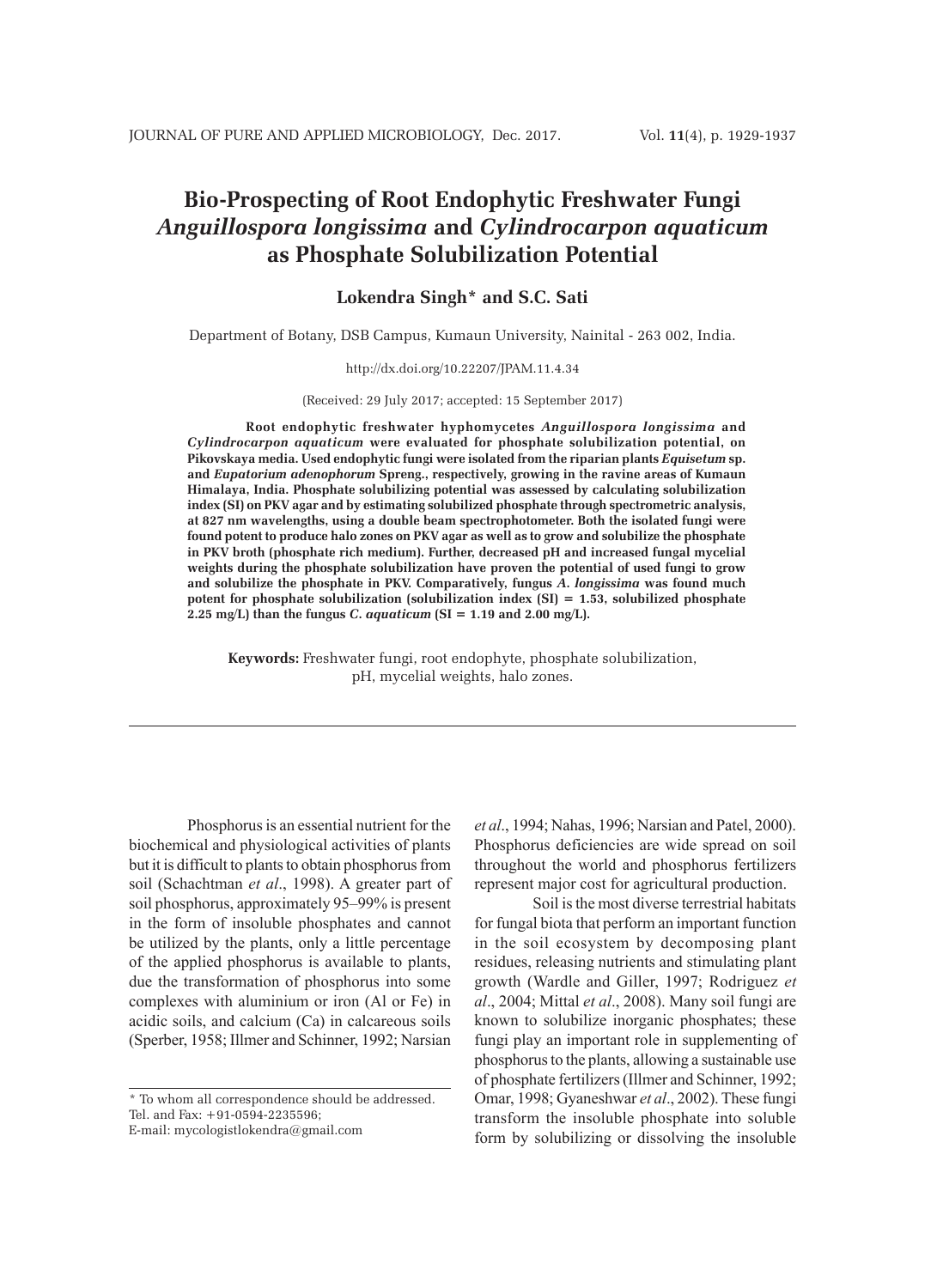inorganic  $(P_{insol})$  phosphates, present in the soil, and make them available  $(P_{sol})$  to the plants (Oberson *et al*., 2001; Kang *et al*., 2002; Pradhan and Sukla, 2005). Furthermore, some phosphate solubilizing fungi have also been reported to increase the uptake of nutrient and yield in plants (Whitelaw, 2000; Vassileva *et al*., 2010 ). Some fungal strains are able to solubilize rock phosphate, aluminium phosphate and tricalcium phosphate (Kang *et al*., 2002). Some isolates of genus *Aspergillus*, from the rhizospheric soils, have also been reported for high solubilization of tricalcium phosphate (Reddy *et al*., 2002; Gyaneshwar *et al*., 2002).

The phosphate solubilizing fungi are also superior to bacteria for phosphate solubilization, both on precipitated agar and in liquid cultures (Kucey, 1983, 1987; Vazquez, 2000). The fungal hyphae attach to phosphate mineral particles and are able to reach at greater distance in soil, more easily than bacteria (Chabot *et al*., 1993). It has also been observed that phosphate solubilizing bacteria, upon repeated sub-culturing lose their phosphate solubilizing activity (Kucey, 1983; Illmer and Schinner, 1992) but such loses have not been observed in phosphate solubilizing fungi (Kucey, 1983). In general, phosphate solubilizing fungi (PSF) produce more acids and consequently exhibit greater phosphate solubilizing activity than bacteria (Banik and Dey, 1982; Venkateswarlu *et al*., 1984). On the basis of afore said account, it is quite clear that the magnificent of investigation on phosphate solubilization was carried out on the terrestrial or free living fungi isolated from other than endophytic habitats. Therefore, the aim of present study was to evaluate the phosphate solubilizing potential of isolated root endophytic freshwater fungi; *Anguillospora longissima* and *Cylindrocarpon aquaticum*.

## **MATERIALS AND METHODS**

## **Isolation of Root Endophytic Freshwater Fungi**

The roots samples were collected from the riparian plants growing in the ravine area of Kilbury in Nainital, Kumaun Himalaya, India. The collected root samples were processed for the isolation of root endophytic freshwater hyphomycetous fungi (Singh and Sati, 2014). The

isolates were identified with the help of relevant monographs and papers (Ingold, 1975). **Used Media**

Pikovskaya media (agar and broth) were used to evaluate the phosphate solubilization potential of isolated root endophytic freshwater fungi. Malt Extract Agar (2% MEA, Hi-media) medium was used to the culture and to maintain the isolated fungi.

## **Determination of Dry Mycelium weights and pH**

In liquid culture studies, the growing mycelium were separated by filtering the culture broths through Whatman paper No 1. Harvested mycelia were washed with distilled water and mycelial dried weights were estimated by evaporating the moisture contents in a oven at 67 °C for 24 hour (Singh and Singh, 2012). Cultures were filtered through Whatman paper No. 1 and culture filtrates were used to determine the pH of samples using  $\mu$  pH System 361 (Systronics) pH meter.

## **Screening of Isolated Fungi for Phosphate Solubilization**

The isolated root endophytic freshwater fungi were screened on PKV's agar medium containing CaHPO<sub>4</sub> as sole phosphate source. The Petri dishes with specific (PKV's Agar) medium were inoculated with 5 mm fungal discs and incubated at  $25 \pm 2$  °C for 7 days. The formations of halo zones on the test medium around the growing fungal colonies were used as an indicator of phosphate solubilization. The solubilization index (SI) was determined by dividing the whole diameter (colony dia. + halo zone dia.) with the colony diameter following Fankem *et al*. (2006) as given below –

## Solubilization Index  $=$  Colony diameter + halo zone diameter Colony diameter

The calculating SI was used to classify the solubilization efficiency (SE) of isolated fungal strains as described by Hara and Oliveira (2005). **Quantification of Solubilized Phosphate in Liquid Medium**

Conical flasks of 250mL were dispensed with 100 ml of PKV's broth and supplemented with 0.50 mg of  $P_2O_5$  (as extra source of TCP) then autoclaved at 121 °C (15 lb) for 18 minutes. Initial pH of media was recorded before the autoclaving.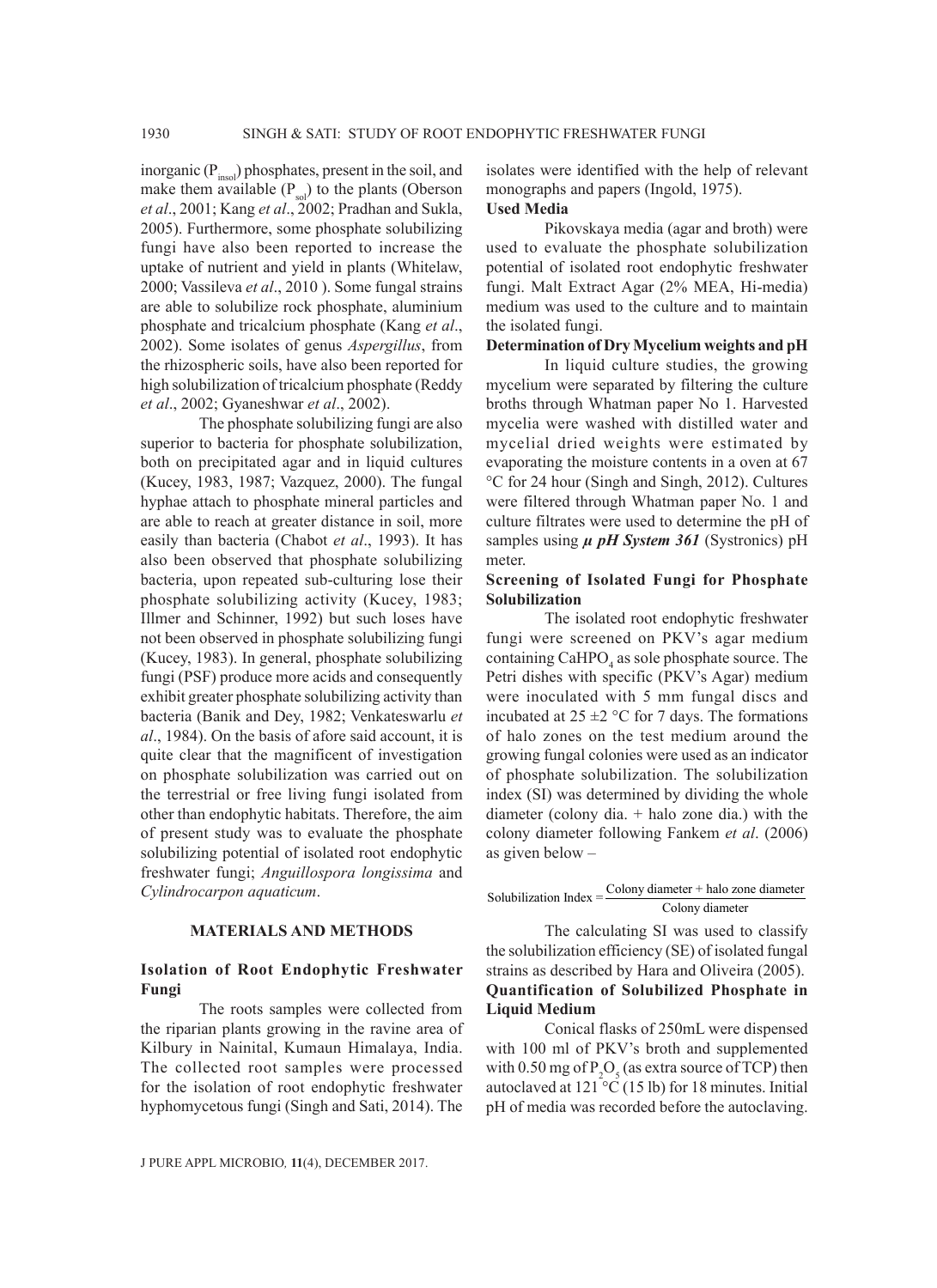Autoclaved flasks were allowed to cool overnight in a laminar flow and then inoculated with 5 mm fungal discs (2 disc/flask) while for control experiments, uninoculated flasks were kept under the same condition. The inoculated flasks were incubated at  $25 \pm 2$  °C without shaking for 21 days in a B.O.D. incubator. The solubilized phosphate concentration was estimated three times after an interval of 7 days, during the total 21 days of study. The amount of P solubilized (Psol) was reported after deducting the values of soluble P concentration of the un-inoculated control samples (*i.e.*, P released by autoclaving). The culture broths were filtered through Whatman paper No. 1 and centrifuged at 10,000 rpm, at  $4 \pm 0.2$  °C for 15 minutes. Supernatants were used for the estimation of solubilized phosphate at 827 nm wavelength, using a double beam spectrophotometer (Murphy and Riley, 1962).

## **Analysis of Data**

Experiments were performed with the three sets of a replicate and average mean values with standard error mean (SEM) were used in phosphate solubilization assessments.

## **RESULTS AND DISCUSSION**

On the basis of morphological analyses, the isolated fungi were identified as *Anguillospora longissima* (Sacc. & Syd.) Ingold

**Table 1.** Phosphate solubilization index and efficiency isolated root endophytic freshwater fungi *A. longissima* and *C. aquaticum* on PKV agar

| Days of<br>Incubation                                                                                                 | Solubilization Index (SI)<br>A. longissima                                                                                                                         | C. aquaticum                                                                                                                                                         | Solubilization<br>Efficiency (SE)                                                                                                |  |
|-----------------------------------------------------------------------------------------------------------------------|--------------------------------------------------------------------------------------------------------------------------------------------------------------------|----------------------------------------------------------------------------------------------------------------------------------------------------------------------|----------------------------------------------------------------------------------------------------------------------------------|--|
| 1 <sup>st</sup><br>2 <sub>nd</sub><br>2rd<br>4 <sup>rd</sup><br>5 <sup>th</sup><br>6 <sup>th</sup><br>7 <sup>th</sup> | $1.17 \ (\pm 0.010)$<br>$1.06 \ (\pm 0.003)$<br>$1.08 (\pm 0.000)$<br>$1.16 \ (\pm 0.012)$<br>$1.17 \ (\pm 0.025)$<br>$1.25 \ (\pm 0.034)$<br>$1.53 \ (\pm 0.043)$ | $1.16 \ (\pm 0.043)$<br>$1.13 \ (\pm 0.030)$<br>$1.14 \ (\pm 0.035)$<br>$1.17 \ (\pm 0.017)$<br>$1.18 \ (\pm 0.017)$<br>$1.18 \ (\pm 0.017)$<br>$1.19 \ (\pm 0.023)$ | low $(SI \leq 2)$<br>low $(SI < 2)$<br>low $(SI < 2)$<br>low $(SI < 2)$<br>low $(SI \leq 2)$<br>low $(SI < 2)$<br>low $(SI < 2)$ |  |
|                                                                                                                       |                                                                                                                                                                    |                                                                                                                                                                      |                                                                                                                                  |  |

**Table 2.** Estimation of solubilized phosphate at 827 nm, pH and mycelial weight of isolated root endophytic fungus *A*. *longissima* during the phosphate solubilization, in PKV broth

| Days             | Initial pH         | In sample          | Reduction in pH<br>In control | Soluble<br>phosphate<br>(mg/L) | Mycelial<br>dry weight<br>(gm) |  |
|------------------|--------------------|--------------------|-------------------------------|--------------------------------|--------------------------------|--|
| 7 <sup>th</sup>  | 7.3 ( $\pm$ 0.010) | $5.5 (\pm 0.120)$  | 7.1 ( $\pm$ 0.033)            | $1.50 \ (\pm 0.042)$           | $0.550 \ (\pm 0.053)$          |  |
| 14 <sup>th</sup> | 7.3 ( $\pm$ 0.011) | $4.7 (\pm 0.226)$  | $6.9 \ (\pm 0.088)$           | $2.00 \ (\pm 0.051)$           | $0.857 \ (\pm 0.041)$          |  |
| 21 <sup>st</sup> | 7.3 ( $\pm$ 0.011) | 4.2 ( $\pm$ 0.068) | $6.9 \ (\pm 0.088)$           | 2.25 ( $\pm$ 0.040)            | $1.159 \ (\pm 0.031)$          |  |

**Table 3.** Estimation of solubilized phosphate at 827 nm, pH and mycelial weight of isolated root endophytic fungus C. aquaticum during the phosphate solubilization, in PKV broth

| Days             | Initial pH         | In sample          | Reduction in pH<br>In control | Soluble<br>phosphate<br>(mg/L) | Mycelial<br>dry weight<br>(gm) |  |
|------------------|--------------------|--------------------|-------------------------------|--------------------------------|--------------------------------|--|
| 7 <sup>th</sup>  | 7.3 ( $\pm$ 0.000) | 5.3 ( $\pm$ 0.021) | $7.0 \ (\pm 0.033)$           | $0.75 \ (\pm 0.038)$           | $0.421 (\pm 0.045)$            |  |
| 14 <sup>th</sup> | $7.3 (\pm 0.010)$  | 4.4 ( $\pm$ 0.006) | $6.9 \ (\pm 0.033)$           | $1.46 \ (\pm 0.030)$           | $0.766 \ (\pm 0.012)$          |  |
| 21 <sup>st</sup> | $7.3 (\pm 0.010)$  | 4.2 ( $\pm$ 0.020) | $6.9 \ (\pm 0.033)$           | $2.00 \ (\pm 0.030)$           | $0.790 \ (\pm 0.019)$          |  |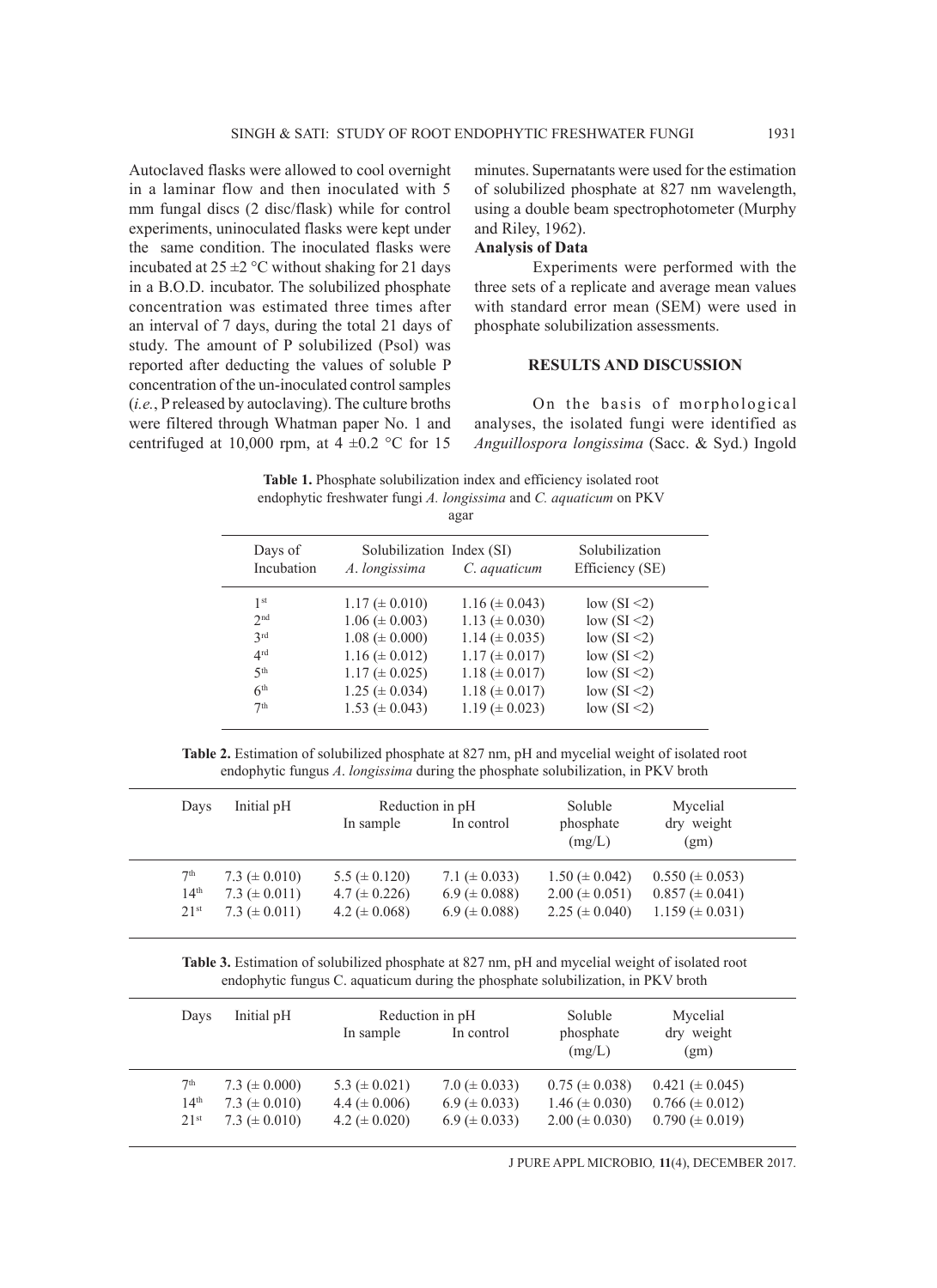and *Cylindrocarpon aquaticum* (Nils.) Marvanova and Descals (Ingold, 1975; Singh and Sati, 2014). **Phosphate Solubilization Efficiency of Isolates on PKV Agar** 

Isolated root endophytic freshwater fungi; *A*. *longissima* and *C*. *aquaticum* were found positive for phosphate solubilization and produced



**Fig. 1.** Halo zones formation by the isolated root endophytic freshwater fungi *A. longissima* (A & B) and *C*. *aquaticum* (C & D) during the phosphate solubilization on PKV agar

clear halo zones around the growing fungal colony (Fig. 1 and 2; Table 1). Both the used fungi produced halo zones rapidly and followed almost same pattern for halo zones formation (Table 1). The maximum solubilization index  $SI = 1.53$  by *A*. *longissima* and SI = 1.19 by the fungus *C*. *aquaticum*, were recorded for the respective fungi, during the 7 days of incubation on PKV agar. Both the used isolates fungi were classified as low (SI <2) phosphate solubilizing fungal strains (Fig. 2 ABCD; Table 1).

## **Quantification of Solubilized Phosphate in PKV Broth**

The fungal isolates were found positive to grow and potent for phosphate solubilization, in the test medium (Table 2 and 3). The pH of the culture filtrates was found dropped significantly whereas it was remained almost constant in control (Fig. 5 and 6; Table 2 and 3). Further, the decreased pH of cultures filtrates and increased fungal mycelial weights in respect of days, clearly confirms the efficiency and ability of used fungi for phosphate solubilization in PKV broth. The fungus *A*. *longissima* solubilized slightly higher amount (2.25 mg/L) of phosphate, compare to the amount solubilized (2.00 mg/L) by secondary used fungus *C*. *aquaticum*, within the 21 days of study (Table 2 and 3). It was also noticed that the increases in amount of solubilized phosphate was directly



#### Phosphate Solubilization Efficiency (SE) of used Fungi

**Fig. 2.** Phosphate solubilization efficiencies of isolated root endophytic fungi *A*. *longissima* and *C*. *aquaticum*, on PKV agar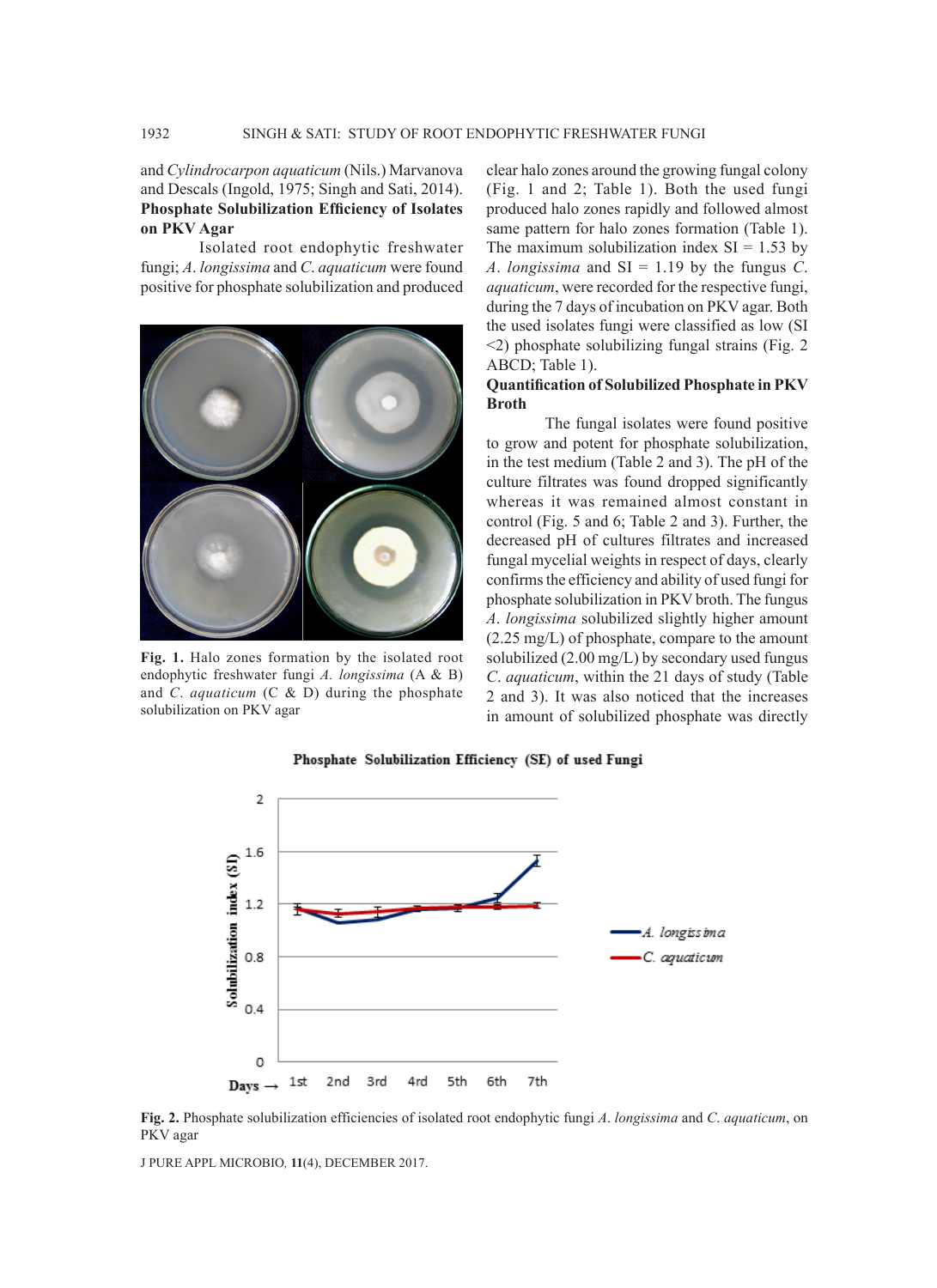proportional to the increases in fungal mycelial weights (Fig. 4; Table 2 and 3). Relying upon the data summarized in table 2 and 3, it is confirmed that both the used root endophytic freshwater fungi (*A*. *longissima* and *C*. *aquaticum*), are efficient to grow and to solubilize the phosphate in phosphate rich medium (PKV's broth).

The results summarized in table 1-3, clearly indicate that both the used root endophytic aquatic or freshwater fungi are efficient for phosphate solubilization. The maximum solubilization index  $(SI = 1.53$  and 1.19) was recorded onto the  $7<sup>th</sup>$  days of incubation (Fig. 3; Table 1). It has been observed that the production of halo zone by phosphate solubilizing fungi depends upon the medium components and potentiality of involved strains (Beever and Burns, 1981; Gadd 1999). In the present study, the used fungi belongs to a specific group of fungi (*i.e.* freshwater fungi) that were isolated from a special niche (as root



**Fig. 3.** Phosphate solubilization potential of isolated root endophytic fungi *A*. *longissima* and *C*. *aquaticum*, in PKV broth



**Fig. 4.** Increased mycelial weights of isolated root endophytic fungi *A*. *longissima* and *C*. *aquaticum* during phosphate solubilization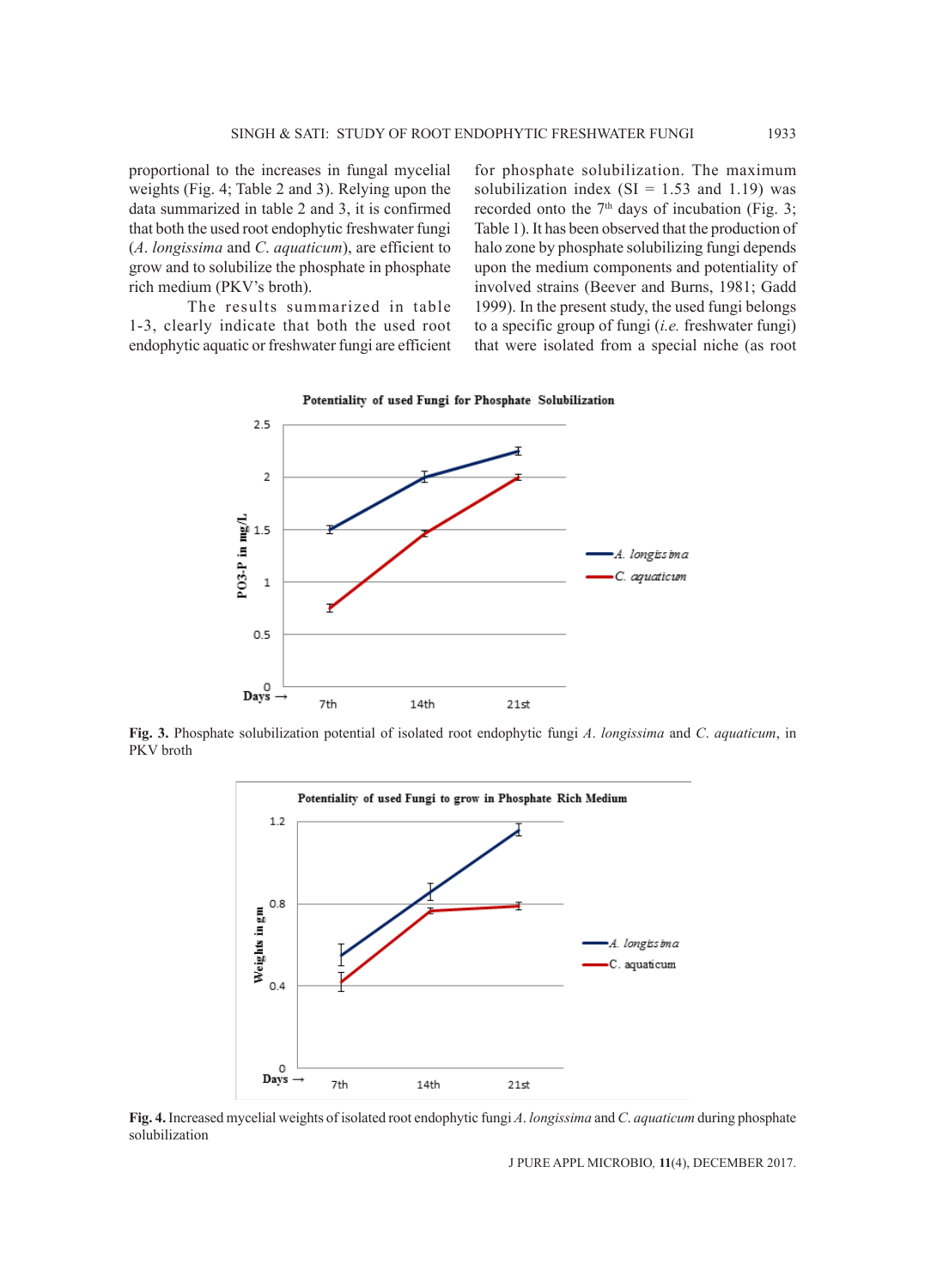endophytes), might be with different physiology for their activities on used medium (PKV agar) and showed a varied solubilization index (SI). These fungi are well known to mineralize the leaf litters in freshwater streams (Ingold 1975) and therefore, comparatively be envisaged for their active phosphate solubilization efficiencies that not studied earlier. The findings of present study confirm the potentiality of used fungi in phosphate

solubilization and the recorded solubilizing index was observed due to the rapid utilization of nutrients from the phosphorus rich medium as well as due to the production of some organic acid that solubilized or mineralized the complex structure of phosphate (Fig. 1 and 2; Table 1). The recorded higher solubilization index on first day suggests that solubilization of phosphate not only depends upon the production of organic acid to



**Fig. 5.** Decreased pH of during the phosphate solubilization by the isolated root endophytic fungus *A*. *longissima*



J PURE APPL MICROBIO*,* **11**(4), DECEMBER 2017. **Fig. 6.** Decreased pH of during the phosphate solubilization by the isolated root endophytic fungus *C*. *aquaticum*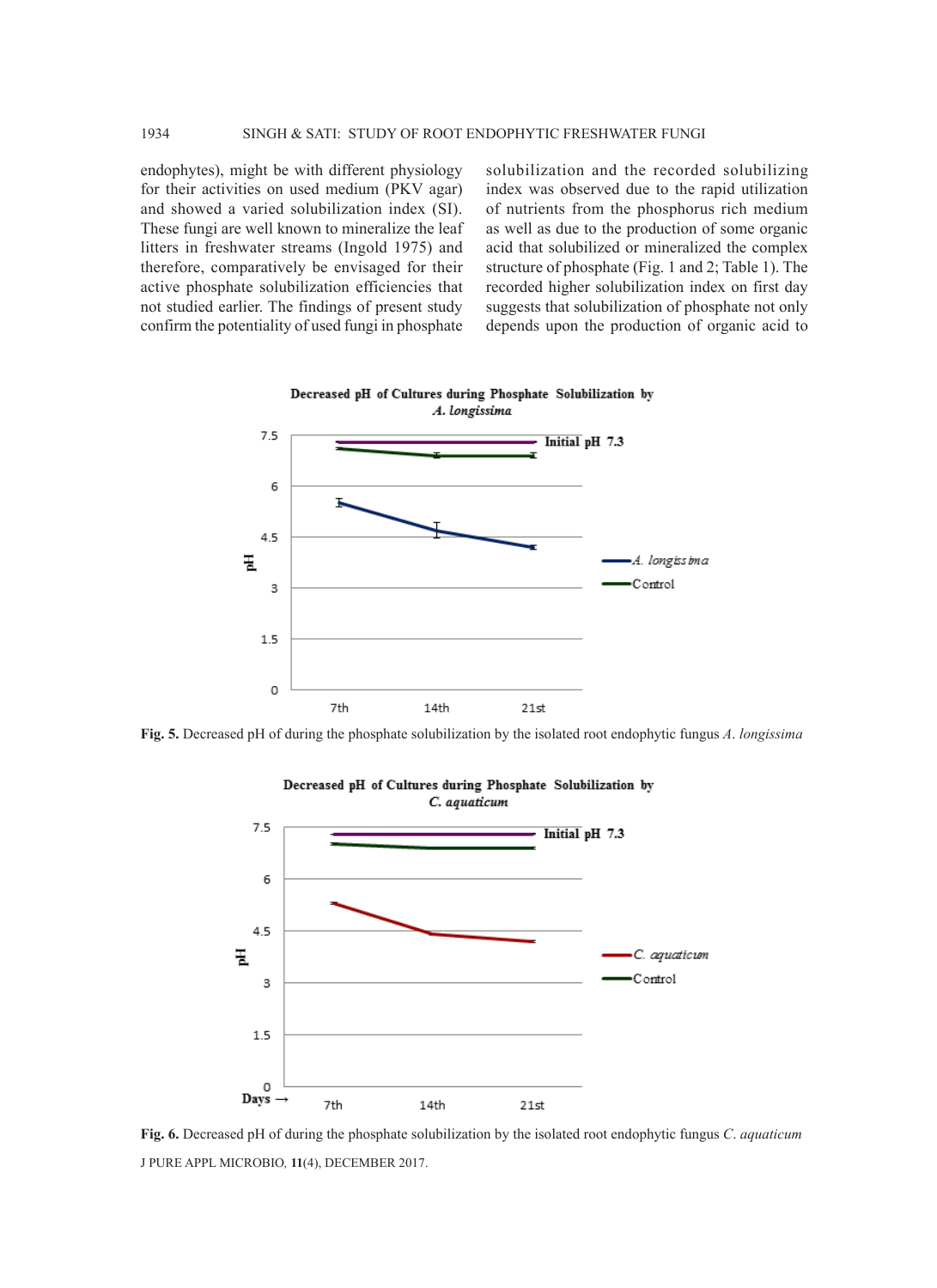dissolve P but also indicates the involvement of some enzymatic reaction in biological phosphate solubilization.

In liquid culture studies, both the used root endophytic fungi significantly dropped the initial pH of growing cultures (Fig. 6 and 7; Table 2 and 3). Illmer and Schinner (1995) reported a significant decline in the pH of the culture medium by phosphate solubilizing microbes, due to the production of organic acids. The production of organic acids or proton by the phosphate solubilizing fungi has also been reported earlier by the workers (Kucey, 1987; Cunningham and Kuiack, 1992; Pradhan and Sukla, 2005). The present study supports the earlier findings and suggests that some organic acids or protons were secreted by the used root endophytic freshwater or aquatic fungi which lowered the pH, during the phosphate solubilization while decreases in pH were not recorded for un-inoculated samples (Fig. 6 and 7; Table 2 and 3). Cunningham and Kuiack (1992) also reported decrease in pH during the fungal solubilization of calcium phosphate (CaHPO4 ) by the fungus *Penicillium bilaiae*. Vazquez *et al*., (2000) also observed a remarkable drop in pH of culture media, supplemented with tricalcium phosphate, during the phosphate solubilization by the fungus *Aspergillus niger*.

The principle mechanism for phosphate solubilization is the production of organic acids, results in acidification of the microbial cell and its surroundings (FNCA, 2006). The organic acids secreted by these fungi, can either directly dissolve the mineral phosphate (through anion exchange of phosphate) or can chelate with iron (Fe) and aluminium (Al) ions associated with phosphate (Sperber, 1958; Whitelaw, 2000). Reyes *et al*. (1999) suggested that phosphorous release is a complex phenomenon that depends on many factors such as nutrition, physiology and growth conditions of the culture as well as potential of involved strain. Sayer and Gadd (2001) reported the production of gluconic and citric acid, in the presence of  $Co_3(PO_4)$ <sub>2</sub> and  $Zn_3(PO_4)$ <sub>2</sub>, respectively by the fungus *A*. *niger*. Pradhan and Sukla (2005) reported that absence of soluble phosphate in media induces the acid production. Thus, the phosphate solubilization potential of these fungi may also depend upon the medium's components of test media. The inorganic phosphate solubilization

is associated mainly with the acidification of the medium by organic acid production. Majority of these fungi produce organic acids (Banik and Day, 1982; Cunningham and Kuiack, 1992; Gyaneshwar *et al*., 2002). Sperber (1958) identified organic acid metabolites as the primary means of inorganic P solubilization by fungi which act as chelating agents to acidify the surrounding environment. The production of citric and gluconic acid by the fungi *Penicillium rugulosum* and *P. bilaiae* was recorded in the presence of citrate confirms the chelating of citric acid with Ca of CaHPO<sub>4</sub> (Cunningham and Kuiack, 1992). Fomina *et al*. (2004) also reported secretion of succinic and acetic acid by the majority of the fungal strains used in the solubilization of zinc phosphate. Although, the mechanism of phosphate solubilization is not clear but it is confirms that it was due to the production of organic acids by the used fungi. The studies on the bio-prospecting of these freshwater fungi are still less informative while they have proven to be good synthesizers of antimicrobial agents (Sati and Singh, 2014).

The available literature indicates that this is the first report on the phosphate solubilizing potential of root endophytic freshwater hyphomycetous fungi. It is also interesting to add that both the used fungi are basically freshwater inhabiting fungi which were recovered as endophyte from the living roots of riparian plants. The used fungi may be utilized as promising fungal strains to supply the phosphorus in an ecofriendly way.

## **ACKNOWLEDGEMENT**

Authors are thankful to the Head, Department of Botany, to provide the necessary facilities during the work. We are also thankful to Dr. Shah Raj Ali, Department of Botany, to provide some required chemicals for his the study.

### **REFERENCES**

- 1. Banik, S., Day, B.K. Available phosphate content of an alluvial soil as influenced by inoculation of some isolated phosphate solubilizing microorganisms. *Plant Soil*., 1982; **69**(3): 353–364.
- 2. Beever, R.E., Burns, D.J.W. Phosphorus uptake storage and utilization by fungi. *Adv*. *Bot*. *Res*.,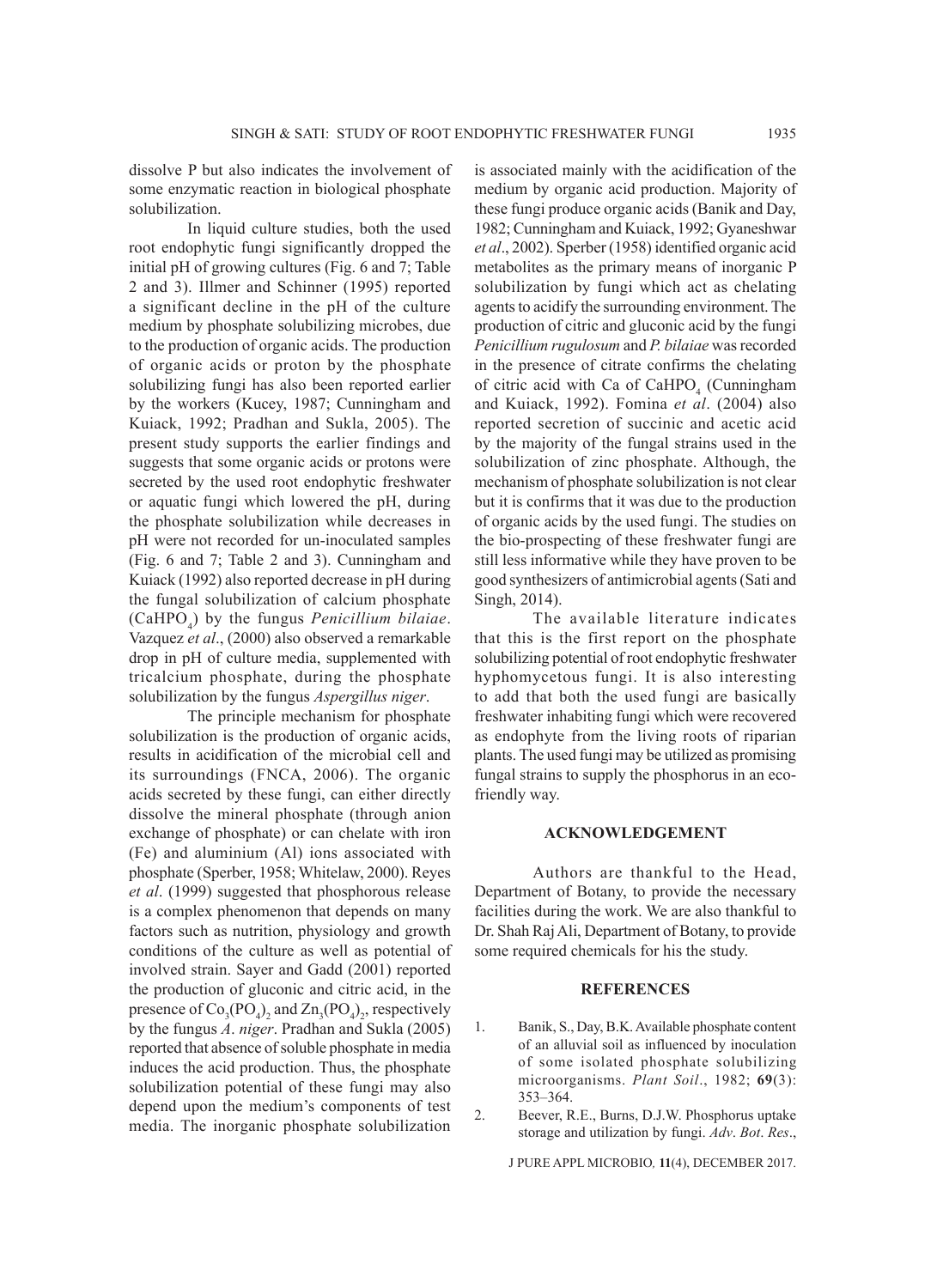1981; **8**: 127–219.

- 3. Chabot, R., Antoun, H., Cescas, M.P., Stimulation de la croissance du mais et de la laitue romaine par des microorganisms dissolvant le phosphore inorganique. *Can*. *J*. *Microbiol*., 1993; **39**: 941–947.
- 4. Cunningham, J.E., Kuiack, C. Production of citric acid and oxalic acid and solubilization calcium phosphate by *Penicillium billai*. *Appl. Environ. Microbiol.*, 1992; **58:** 1451–1458.
- 5. F.N.C.A. Forum for Nuclear Cooperation in Asia. Biofertilizer Project Group. *Biofertilizer Manual*., 2006.
- 6. Fankem, H., Nwaga, D., Deubel, A., Dieng, L., Merbach, W., Etoa, F.X. Occurrence and functioning of phosphate solubilizing microorganisms from oil palm tree (*Elaeis guineensis*) rhizosphere in Cameroon. *Afr*. *J*. *Biotechnol*., 2006; **5**(24): 2450–2460.
- 7. Fomina, M., Alexander, I., Hillier, S., Gadd, G.M. Zinc phosphate and pyromorphite solubilization by soil plant-symbiotic fungi. *Geomicrobiology J*., 2004; **21**: 351–366.
- 8. Gadd, G.M. Fungal production of citric and oxalic acid: Importance in metal speciation, physiology and biogeochemical processes. *Adv*. *Micro*. *Physiol*., 1999; **4:** 47–92.
- 9. Gyaneshwar, P., Kumar, N.J., Pareka, L.J., Podle, P.S. Role of soil microorganisms in improving P nutrition of plants. *Plant Soil*., 2002; **245** (1): 83–93.
- 10. Hara, F.A.S., Oliveira, L.A. Physiological and ecological characteristics of rhizobia isolates from acid soils of Iranduba, Amazonas. *Pesqui*. *Agropecu*. *Bras*., 2005; **40:** 667–672.
- 11. Illmer, P., Schinner, F. Solubilization of hardly-soluble  $A_1PO_4$  with P-solubilizing microorganisms. *Soil Bio*. *Biochem*., 1992; **24:** 389-395.
- 12. Ingold, C.T. An illustrated guide to aquatic and water borne Hyphomycetes (Fungi Imperfecti) with notes on their biology. *Freshwater Bio*. *Assoc*. *Scient*. *Publ*. No. 30 England., 1975; pp–96.
- 13. Kang, S.C., Ha, C.G., Lee, T.G., Maheswari, D.K. Solubilization of insoluble inorganic phosphate by a soil inhabiting fungus *Fomitopsis* sp. *Current Science*., 2002; **82:** 439–442.
- 14. Kucey, R.M.N. Increased phosphorus uptake by wheat and field beans inoculated with a phosphorus solubihzing *Penicillium bilaji*strain and vesiculararbuscular mycorrhizal fungi. *Appl*. *Environ*. *Microbiol*., 1987; **53:** 2699–2703.
- 15. Kucey, R.M.N. Phosphate-solubilizing bacteria and fungi in various cultivated and virgin Alberta soils. *Can*. *J*. *Soil Sci*., 1983; **63:** 671–678*.*

- 16. Mittal, V., Singh, O., Nayyar, H., Kaur, J., Tewari, R. Stimulatory effect of phosphatesolubilizing fungal strains (*Aspergillus awamori* and *Penicillium citrinum*) on the yield of chickpea (*Cicer arietinum* L. cv. GPF2). *Soil Biol*. *Biochem*., 2008; **40**(3): 718–727.
- 17. Murphy, Y., Riley, J.P. A modified single solution method for the determination of phosphate in natural waters. *Ann*. *Chem*. *Acta*., 1962; **27:** 31–36.
- 18. Nahas, E. Factors determining rock phosphate solubilization by microorganisms isolated from soil. *World J*. *Microbiol*. *Biotechnol*., 1996; **12:** 567–572.
- 19. Narsian, V., Patel, H. *Aspergillus aculeatus* as a rock phosphate solubilizer. *Soil Biol*. *Biochem*., 2000; **32:** 559–565.
- 20. Narsian, V., Thakkar, J., Patel, H.H. Isolation and screening of phosphate solubilizing fungi. *Indian J*. *Microbiol*., 1994; **34:** 113–113.
- 21. Oberson, A., Friesen, D.K., Rao, I.M., Buhler, S., Frossard, E. Phosphorus transformations in an oxisol under contrasting land-use system: The role of the microbial biomass. *Plant Soil*., 2001; **237:** 197–210.
- 22. Omar, A.S. The role of rock-phosphatesolubilizing fungi and vesicular- arbuscularmycorrhiza (VAM) in growth of wheat plants fertilized with rock rhosphate, *World J*. *Microbiol*. *Biotechnol*., 1998; **14:** 211–218.
- 23. Pradhan, N., Sukla, L.B. Solubilization of inorganic phosphates by fungi isolated from agriculture soil, Afr. J. Biotechnol., 2005; **5**(10): 850–854.
- 24. Reddy, S.M., Kumar, S., Babita, K., Reddy, M.S. Bio-solubilization of poorly soluble rock phosphates by *Aspergillus tubingensis* and *Aspergillus niger, Biores*. *Technol*. 2002; **84**: 187–189.
- 25. Reyes, I., Bernier, L., Simard, R.R., Antoun, H. Effect of nitrogen source on solubilization of different inorganic phosphates by an isolate of *Pencillium rugulosum* and two UV-induced mutants. *FEMS Microbiol. Ecol*., 1999; **28**: 281– 290.
- 26. Rodriguez, R.J., Redman, R.S., Henson, J.M. The role of fungal symbioses in the adaptation of plants to high stress environments. *Mitigation Adap*. *Strateg*. *Glob*. *Change*., 2004; **9:** 261–272.
- 27. Sati, S.C., Singh, L. Bioactivity of root endophytic freshwater hyphomycetes *Anguillospora longissima* (Sacc. & Syd.) Ingold. *The Scientific World Journal*., 2014: **14:** 5 pages.
- 28. Sayer, J.A., Gadd, G.M. Binding of cobalt and zinc by organic acids and culture filtrates of *Aspergillus niger* grown in the absence or